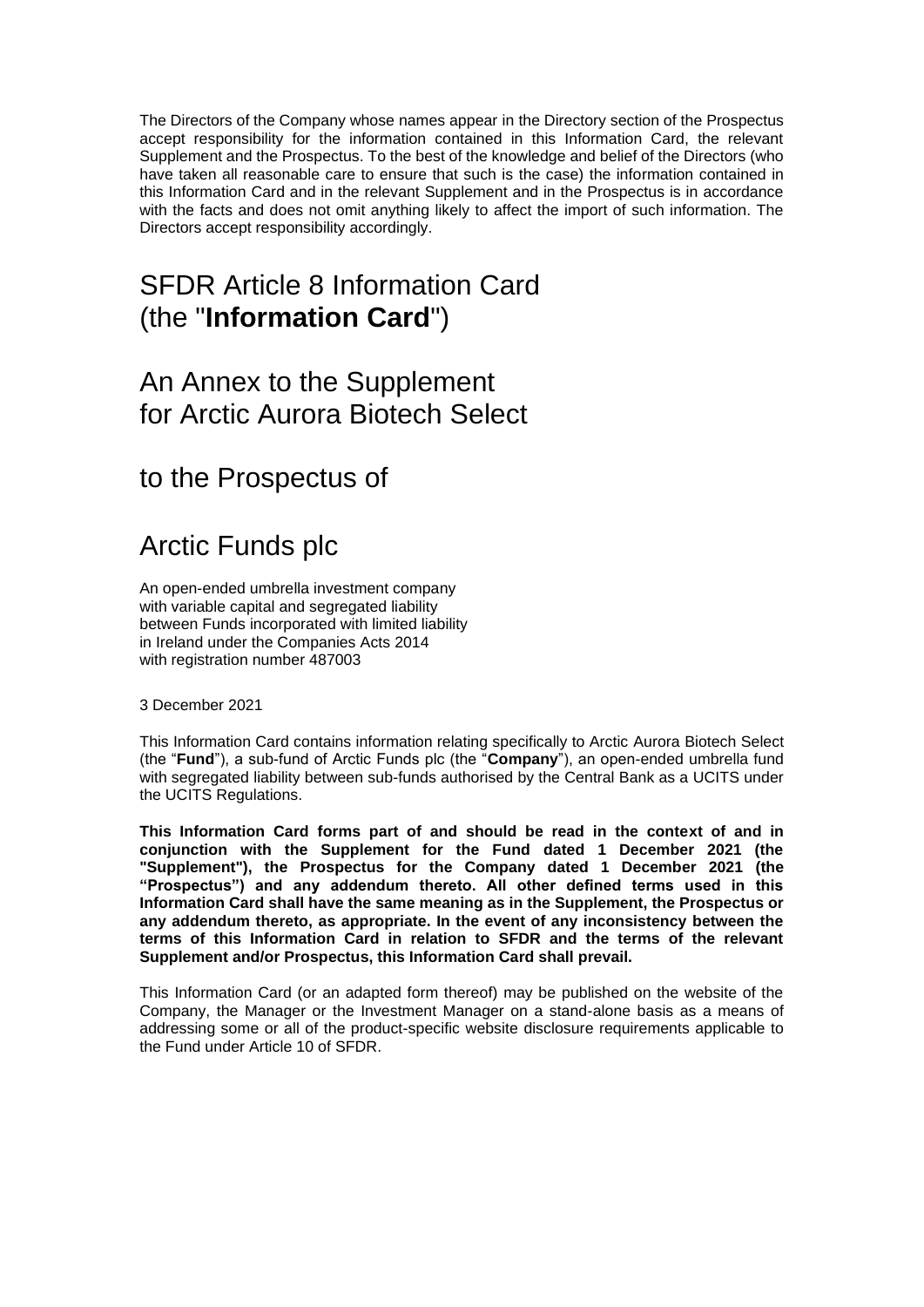#### **1. BACKGROUND**

This Information Card has been prepared for the purpose of meeting the specific financial product level disclosure requirements in SFDR (specifically, the disclosure requirements applicable to an ESG Oriented Fund under Article 8 of SFDR) and the Taxonomy Regulation.

Please refer to the section of the Prospectus entitled "Sustainability Related Disclosures" for further information.

#### **2. ARTICLE 8 CLASSIFICATION**

The Company considers that the Fund meets the criteria in Article 8 of SFDR to qualify as an ESG Oriented Fund and has prepared this Information Card to make the associated disclosures as considered further above.

The Company reserves the right to reassess this classification at any time and shall keep this classification under review pending finalisation of the regulatory technical standards ("**RTS**"). It is expected that this Information Card will be reviewed and updated once the relevant RTS come into effect.

If the Company determines at any future point that the Fund does not meet the criteria to qualify as an ESG Oriented Fund, this Information Card shall be updated or withdrawn as appropriate in accordance with the revised classification of the Fund.

#### **3. ARTICLE 8 DISCLOSURES**

| <b>Disclosure</b><br><b>Requirement</b><br>and SFDR<br>source<br>reference                                                              | <b>Disclosure</b>                                                                                                                                                                                                                                                                                                                                                                                                                                                                                                                                                                                                                              |
|-----------------------------------------------------------------------------------------------------------------------------------------|------------------------------------------------------------------------------------------------------------------------------------------------------------------------------------------------------------------------------------------------------------------------------------------------------------------------------------------------------------------------------------------------------------------------------------------------------------------------------------------------------------------------------------------------------------------------------------------------------------------------------------------------|
| Information on<br>how the<br>environmental<br>and/or social<br>characteristics<br>promoted by the<br>fund are met<br>(Ariticle 8(1)(a)) | The Investment Manager follows The Norwegian Government Pension<br>Fund Global's socially responsible investments (SRI) policy by taking<br>ethical, environmental and social issues into account in its management<br>of the Fund. In practice, this means that the Investment Manager invests<br>with a view to:<br>promoting good corporate governance and greater awareness of<br>social and environmental issues among companies in which the<br>Fund has holdings;<br>promoting<br>sustainable development<br>in.<br>economic,<br>an<br>environmental and social sense; and<br>avoiding investments in companies which engage in grossly |
|                                                                                                                                         | unethical activities.                                                                                                                                                                                                                                                                                                                                                                                                                                                                                                                                                                                                                          |
| No sustainable<br>investment<br>objective                                                                                               | This Fund does not have Sustainable Investment as its objective.                                                                                                                                                                                                                                                                                                                                                                                                                                                                                                                                                                               |
| Assessment of<br>the Index in the<br>context of the<br>Fund's<br>environmental<br>and/or social                                         | The benchmark against which the Fund's performance is measured is a<br>mainstream index and does not take account of ESG factors and is<br>consistent with the<br>environmental<br>and/or<br>therefore<br>not<br>social<br>characteristics promoted by the Fund.                                                                                                                                                                                                                                                                                                                                                                               |